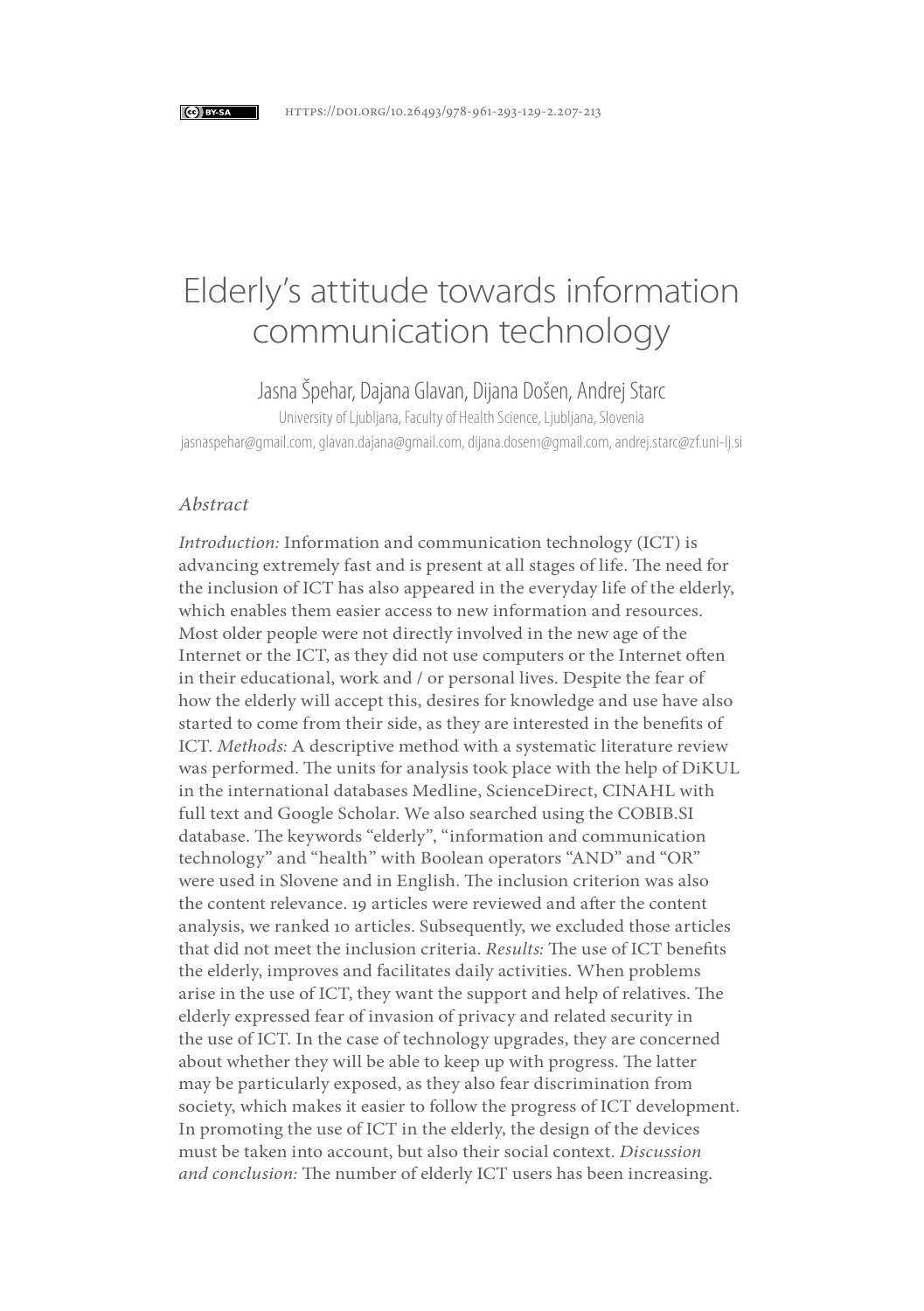Studies suggest positive effects of using ICT, especially to reduce feelings of loneliness. Restrictions on the cognitive and physical limitations of the elderly need to be taken into account when designing ICTs for the elderly. Older people may face special barriers to learning about ICT, the Internet and computers due to age-related sensory, physical and cognitive changes. Elderly people are often concerned about privacy when using ICT, but using it could partially relieve the health care system and help to detect health complications earlier and consequently reduce costs in the health care system. The attitude of the elderly towards ICT has important implications for the design and implementation of adapted forms of ICT related to health. New technology can to some extent replace the person caring for the elderly and give them a greater sense of independence and security.

*Keywords:* elderly, information communication technology, health, safety.

# **Introduction**

Currently, almost a fifth of the European population is over 65 years old. The use of information and communication technology (ICT) is increasing rapidly (Monaco et al., 2019) and has recently become an integral part of life. It offers new tools that enable and facilitate daily activities and also lead to health improvements, as ICT provides older people with access to new information and resources. Those who use this technology are more likely to report better health. They want health-related ICT that provides them with independence, security and protection, and enables them to socialize, manage their own health, and assist them in their day-to-day activities (Kim et al., 2020).

Understanding the willingness of older people to adopt new technologies is one of the key components in determining which older people would benefit from ICT. Technologies are increasingly seen as a potential resource to facilitate or improve everyday life, as it is about adapting to aging and a particular environment (Courtney et al., 2008). Most of the literature refers to only one accepted type of technology, ignoring the fact that the use of a particular technology is highly dependent on the availability and use of technological and non-technological alternatives (Peek et al., 2019).

The aim of the article is to present the attitude of the elderly towards ICT.

#### **Methods**

We performed a systematic review of the literature using a descriptive method. The collection of units for analysis took place in March 2021 with the help of DiKUL and the international databases Medline, ScienceDirect, CINAHL with full text and Google Scholar. We also searched using the COBIB.SI database.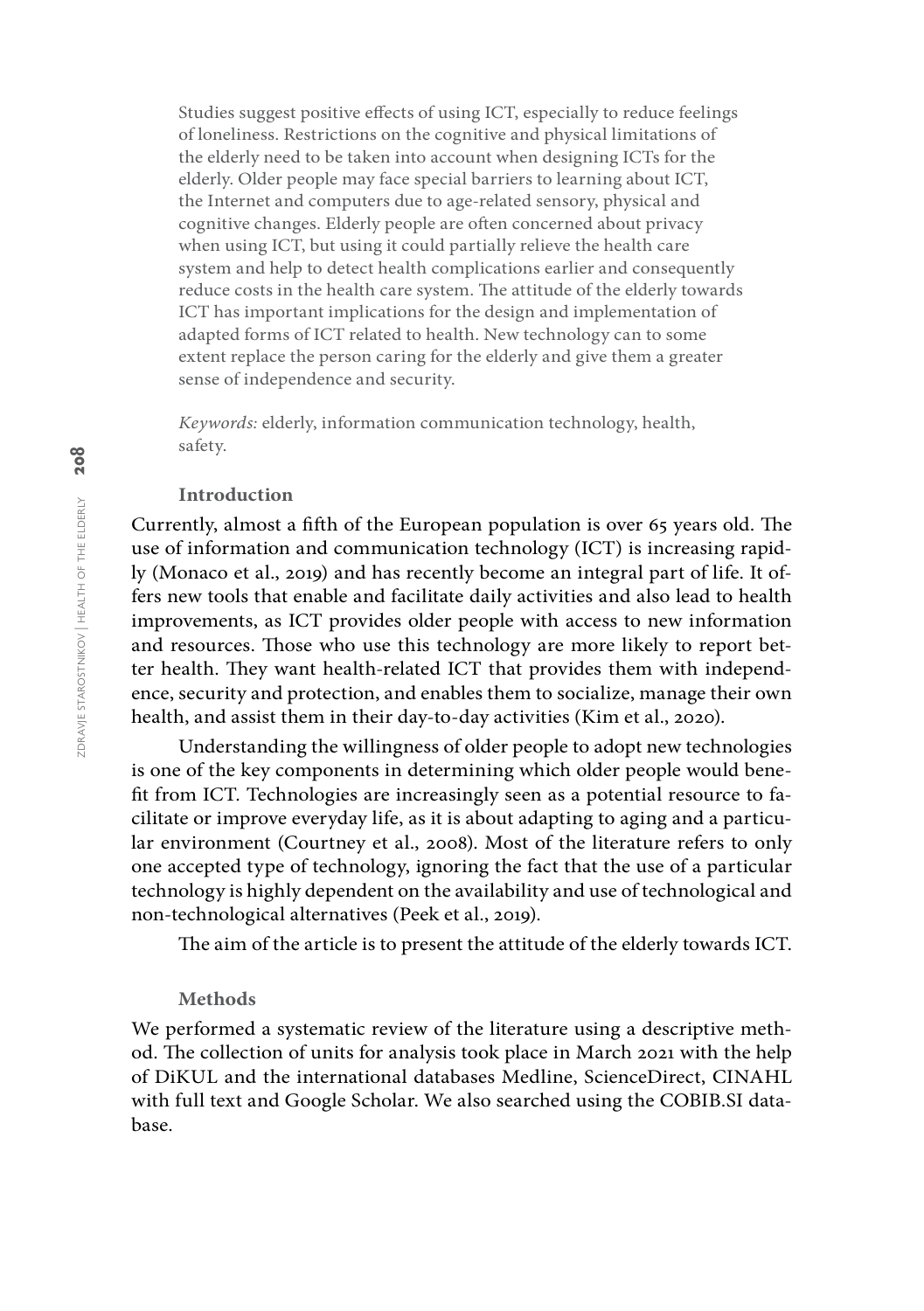In Slovene the keywords "zdravje", "informacijsko komunikacijska tehnologija" and "zdravje" with Boolean operators "IN" and "OR" were used for the search. The keywords used in English were "elderly", "information commu nication technology" and "health" with Boolean operators "AND" and "OR".

The search was limited to a ten-year period of published units from 2011 to 2021. We have also used the language criterion, as only Slovenian and Eng lish scientific and professional articles with accessible full text were included.

The inclusion criterion was content relevance. We have reviewed 19 arti cles and we have ranked 10 articles after the content review. Subsequently, we excluded those articles that did not meet the inclusion criteria.

# **Results**

Taking into account the inclusion criteria, five articles were included in the sys tematic literature review (Table 1). The results showed that the use of ICT ben efits the elderly, improves and facilitates daily activities.

When problems arise with the use of ICT, help should be easily accessible to older people, both during training and during practical use. Lack of priva cy, security and stigma are some of the barriers that older people face in using ICT (Vassli and Farshchian, 2017). There are six main interrelated factors relat ed to the frequency of technology use, namely emotional attachment, compat ibility of needs, signs of use, ability to use, resource input, and support (Peek et al., 2019). To promote the use of ICT in the elderly, broader contextual issues need to be considered, not only the design of devices but also their socio-eco logical context (Abdelrahman et al., 2021).

| Author,<br>year                 | The purpose<br>of the research                                                                                    | Methodology                           | Results                                                                                                                                                                                                                               |
|---------------------------------|-------------------------------------------------------------------------------------------------------------------|---------------------------------------|---------------------------------------------------------------------------------------------------------------------------------------------------------------------------------------------------------------------------------------|
| Peek et al., 2019               | To better understand the<br>changes and frequency<br>of the use of ICT tech-<br>nology in independent<br>seniors. | Longitudinal qualitative<br>Interview | Regarding the frequency of<br>ICT use, there are 6 main in-<br>terrelated factors:<br>- emotional attachment<br>- compatibility of needs<br>- signs for use<br>- ability to use<br>- input of resources<br>- support                  |
| Ramsden Marston<br>et al., 2019 | To examine the experi-<br>ences of older people in<br>the field of ICT and the<br>impact on their lives.          | Online survey Focus<br>group          | They confirmed two inter-<br>twining themes: incentives<br>and barriers to use. They rec-<br>ommend promoting the use<br>of ICT according to the skills<br>of the elderly and opportu-<br>nities to improve health and<br>well-being. |

*Table 1: Overview of analyzed articles*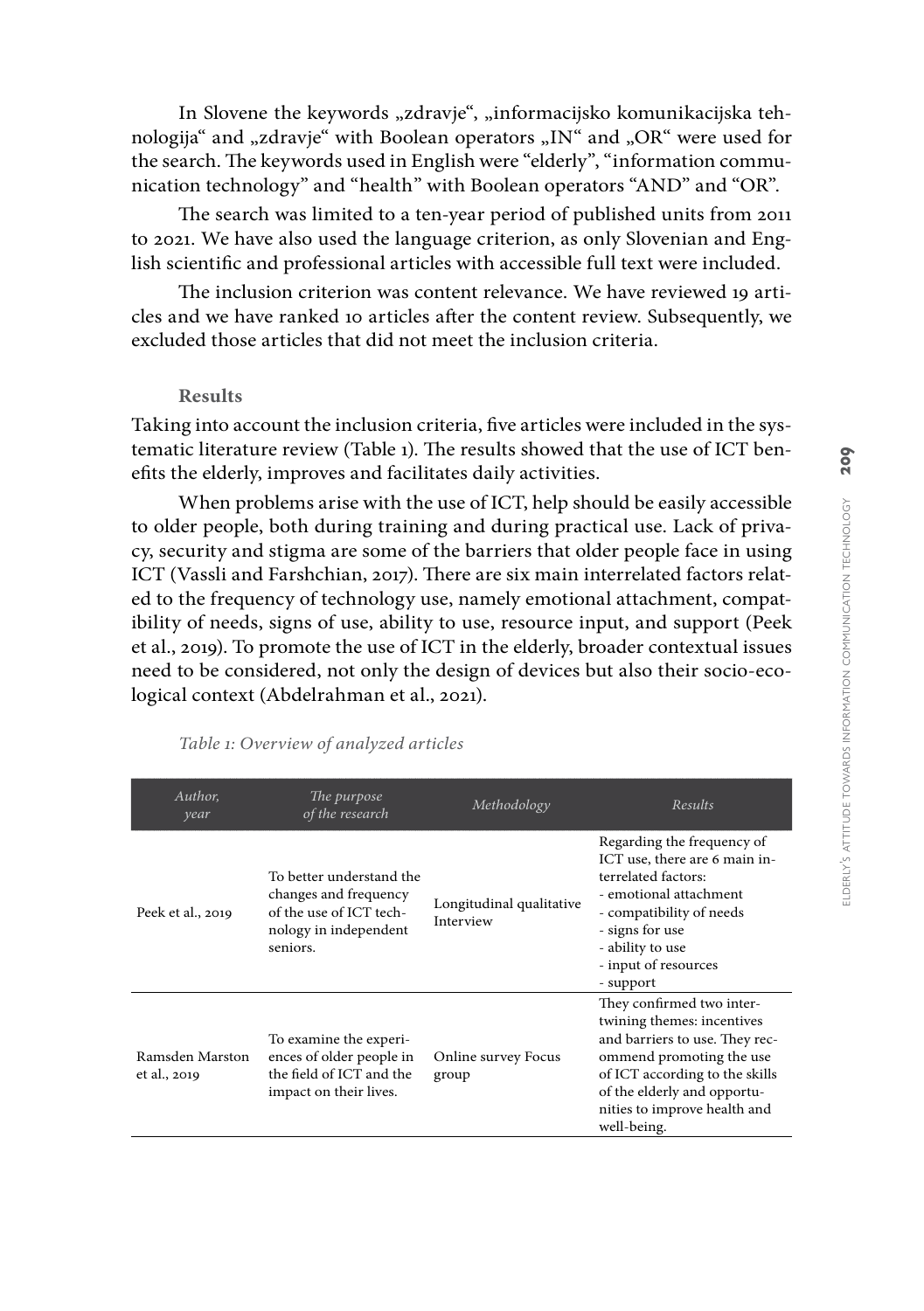| Author,<br>year                   | The purpose<br>of the research                                                                                                                                                                                                            | Methodology                                                     | Results                                                                                                                                                                                                                                                                                                                                                                                                                                                                                                                        |
|-----------------------------------|-------------------------------------------------------------------------------------------------------------------------------------------------------------------------------------------------------------------------------------------|-----------------------------------------------------------------|--------------------------------------------------------------------------------------------------------------------------------------------------------------------------------------------------------------------------------------------------------------------------------------------------------------------------------------------------------------------------------------------------------------------------------------------------------------------------------------------------------------------------------|
| Abdelrahman et al.,<br>2020       | To find out what are the<br>opinions about ICT re-<br>garding brain health in<br>healthy and independent<br>elderly people. Identify<br>the factors for the adop-<br>tion of ICT and its im-<br>portance for addressing<br>health issues. | Qualitative research<br>method Focus groups<br>Content analysis | Seven topics were identi-<br>fied: physical health, cognitive<br>health, social engagement, in-<br>formation organization, de-<br>sire to learn new technologies,<br>technology development and<br>privacy, and security. In or-<br>der to promote the use of ICT<br>in the elderly, it is necessary<br>to take into account its so-<br>cio-ecological context.                                                                                                                                                                |
| Arthanat et al.,<br>2019          | Identify and describe<br>barriers and strategies<br>for effective ICT training<br>for older people.                                                                                                                                       | Qualitative method<br>Well-founded theory                       | Caregivers perceived resist-<br>ance, lack of interest, fear and<br>their socio-social situation as<br>an obstacle to ICT training in<br>the elderly.<br>ICT instructors emphasized<br>the importance of motivation,<br>the instructor-elderly relation-<br>ship, patience, self-confidence<br>and mutual respect.<br>The elderly emphasized the<br>achievements, challenges and<br>sense of competence for ICT.<br>An in-depth approach to ad-<br>dressing internal personal and<br>external social barriers is cru-<br>cial. |
| Vassli<br>and Farshchian,<br>2017 | Better understand how<br>and why the elder-<br>ly in the home environ-<br>ment use or do not use<br>health-related ICTs.                                                                                                                  | Systematic literature<br>review                                 | Older people want health-re-<br>lated ICT that provides them<br>with independence, security<br>and protection, enables them<br>to socialize, manage their own<br>health and helps them with<br>their daily activities. Aid for<br>the use of ICT must be easily<br>accessible and adapted to the<br>elderly. Barriers to the use of<br>ICT are lack of privacy and se-<br>curity and stigma.                                                                                                                                   |

# **Discussion**

Although most elderly people live in their own homes at an early age, they are not adapted to their changing needs. It is easier for ICT users to embrace it if it reminds them of a technology they have been using for many years (e.g. cable wires, standard telephones, etc.). Older people will invest energy and money for new technology as long as the latter is also beneficial to them (Lipar, 2014).

Recently, the number of elderly ICT users has been increasing. Studies suggest positive effects of using ICT, especially to reduce feelings of loneliness and depression. Little is known about the factors that would prevent the use of ICT in the elderly population, which may be at greater risk than those living in health and social care facilities (Rikard et al., 2018).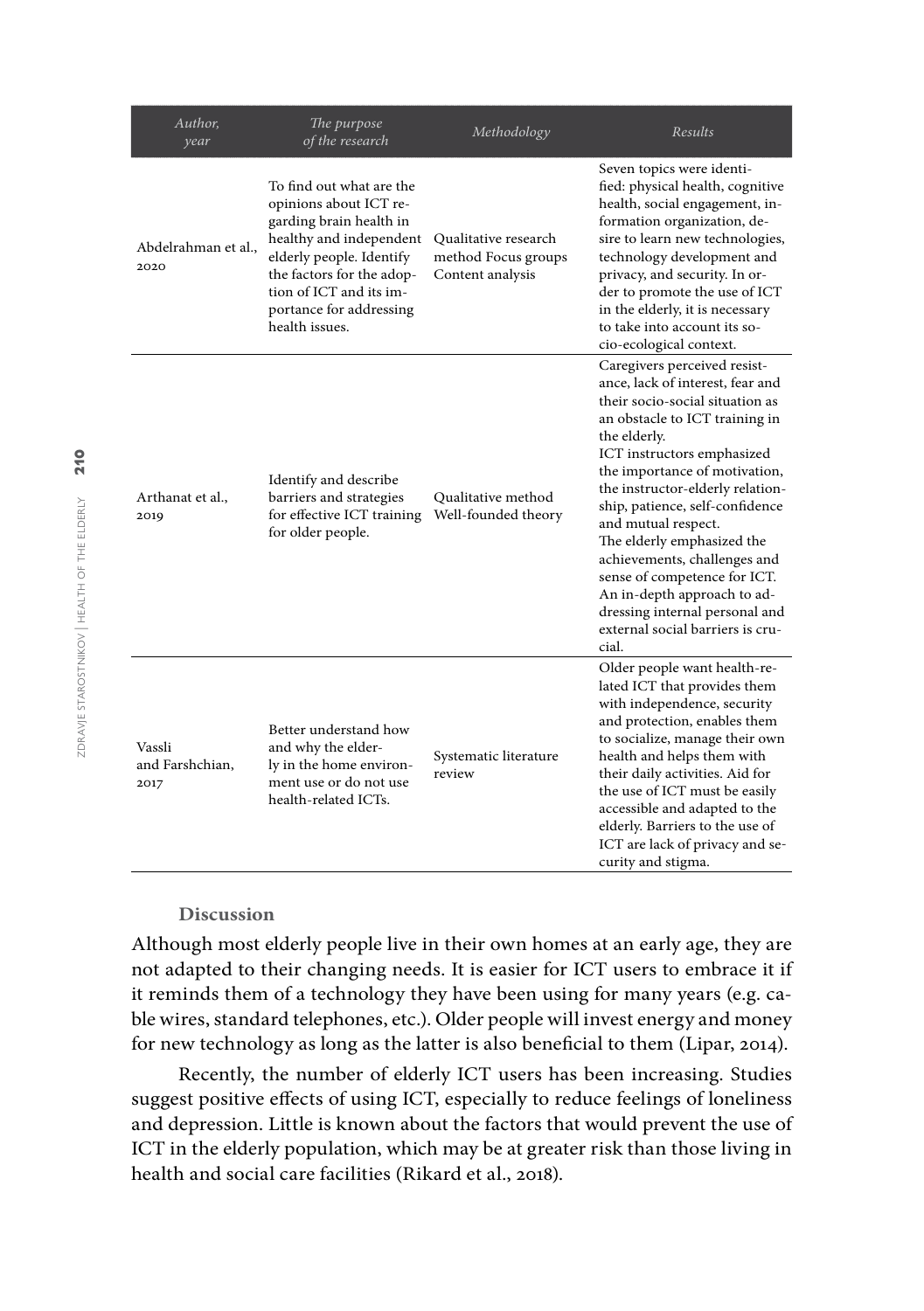The boom in ICT comes at a time of dramatic increase in life expectan cy, which in turn leads to significant increases in healthcare costs. During this time, researchers are using the development and use of ICT in the healthcare environment, which would enable the improvement of health status and in crease independence in everyday tasks.

ICT training can also encourage the elderly to increase the use of health and social care institutions, thus increasing the level of application skills, while promoting confidence in new technology and reducing the likelihood of dis continuing the use of ICT. A key factor that could contribute to the widespread applicability of ICT are designers and programmers, who should recognize limitations regarding the cognitive and physical limitations of the elderly (Ri kard et al., 2018).

In a longitudinal survey on unobtrusive home monitoring and comput er use, 72% of participants agreed with this type of study, but 60% expressed concerns about the privacy and security of personal data. The research includ ed the installation of sensory technology at home and used it to determine the occurrence of cognitive decline and other health problems. The purpose of the study was to determine the level of readiness to share health and / or activity data with physicians or family members and to evaluate their privacy and da ta protection concerns (Boise et al., 2013). Concerns about data protection and security have been highlighted in several articles included in the systematic lit erature review. In a study by Boise et al. (2013) then, after one year, concerns about the potential risks to data privacy increased, while on the other hand, they perceived a high degree of agreement with such monitoring and sharing of information with the physician or family members.

Older people, to whom ICT is closer and more susceptible to it, could par tially relieve the health care system by using it, thus helping to detect health complications earlier and consequently at a lower cost for the health care sys tem. In healthcare, it is a well-known saying that prevention is better than treatment, not only in financial terms, but especially in terms of improving the quality of an individual's health, as prevention prevents many serious illness es or injuries.

### **Conclusions**

The older age group is not homogeneous in terms of display, income, or even the different types of disability that are often age-related. The elderly, like the group at greatest risk, will be excluded from the information societies. Most seniors were not directly involved in the development of the internet or ICT. Computers or the internet are not often used for their education, employees in / or personal life. Older people had to acquire ICT competencies in unfa vourable conditions. Learn by having to collect with technologies that have so slowly supplanted manual activities in restaurants, shops, hospitals, and gov ernment affairs. Older people can earn age-related sensory, physical, and cog -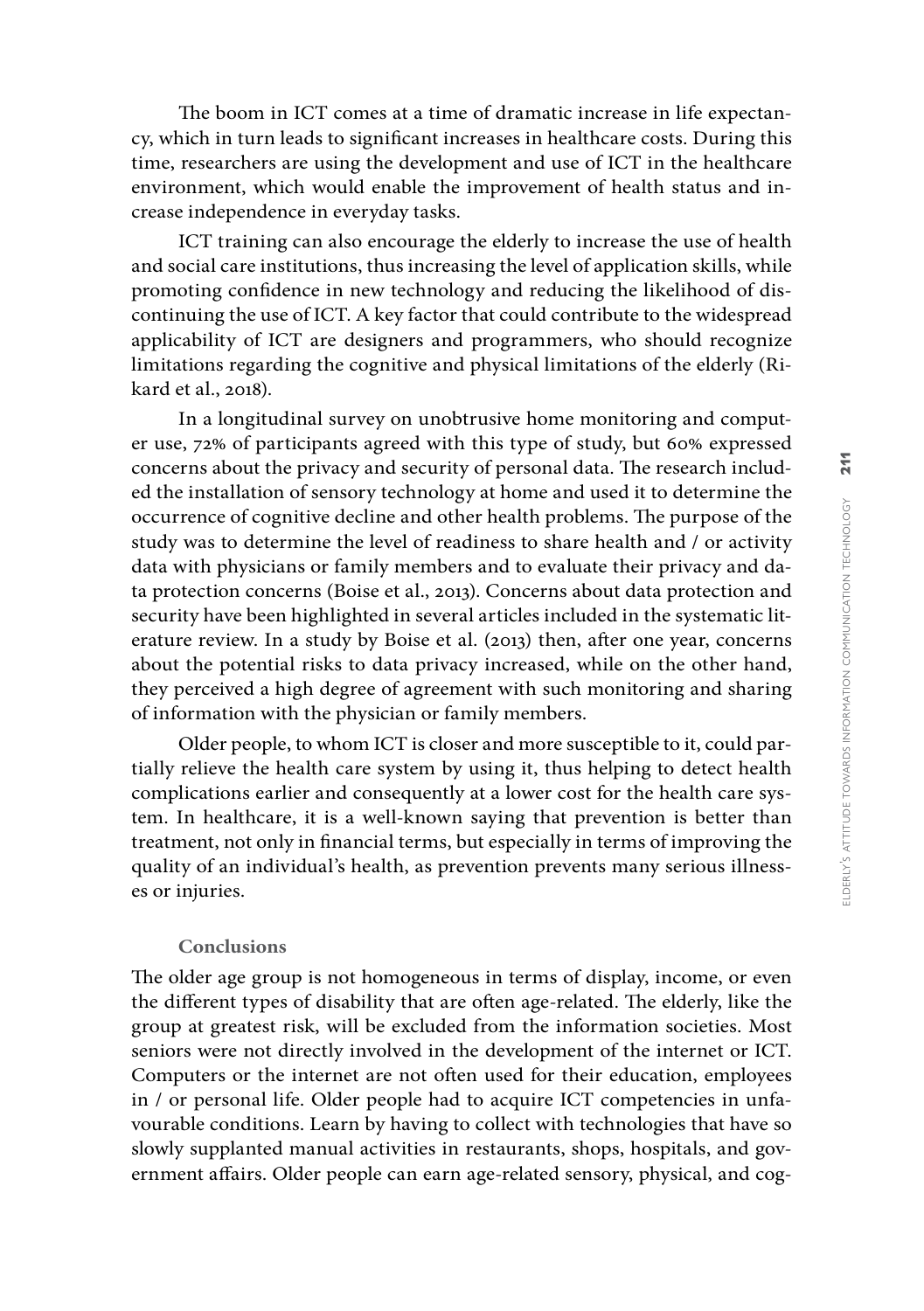nitive changes, encountering special hurdles in learning about ICT, the Internet, and computer science. There is a general belief that ICT can help older people improve their lives. They encourage them to stay healthier, live longer independently, if possible, to prevent impairment (Amaro and Gil, 2011). The attitude of the elderly towards ICT has important implications for the development of adapted forms of health-related ICT. New technology can make only a few substitutes that care for the elderly and give them more feelings of independence and security.

# *References*

- ABDELRAHMAN, N.G., HAQUE, R., POLVERENTO, M.E., WENDLING, A., GOETZ, C.M. and ARNETZ, B.B., 2021. Brain Health: Attitudes towards Technology Adoption in Older Adults [online]. Healthcare, vol. 9, no. 23, pp. 1–7. [viewed 1 April 2021]. Available from: [http://dx.doi.](http://dx.doi.org/10.3390/healthcare9010023) [org/10.3390/healthcare9010023](http://dx.doi.org/10.3390/healthcare9010023)
- AMARO, F. and GIL, H., 2011. ICT for Elderly People: »Yes, 'They' Can!«. In: 2011 e-CASE & e-Tech International Conference, Tokyo, Japan, January 18-20, 2011. Toshi Center Hotel, pp. 3792–803. [viewed 1 April 2021]. Available from: [https://www.researchgate.net/publication/277243287\\_ICT\\_](https://www.researchgate.net/publication/277243287_ICT_for_elderly_people_Yes_%27They%27_Can) [for\\_elderly\\_people\\_Yes\\_%27They%27\\_Can](https://www.researchgate.net/publication/277243287_ICT_for_elderly_people_Yes_%27They%27_Can)
- ARTHANAT, S., VROMAN, K.G., LYSACK, C. and GRIZZETTI, J., 2019. Multi-stakeholder perspectives on information communication technology training for older adults: Implications for teaching and learning [online]. Disability and Rehabilitation: Assistive Technology, vol. 14, no. 5, pp. 453–61. [viewed 1 April 2021]. Available from: [http://dx.doi.org/10.108](http://dx.doi.org/10.1080/17483107.2018.1493752) [0/17483107.2018.1493752](http://dx.doi.org/10.1080/17483107.2018.1493752)
- BOISE, L., WILD, K., MATTEK, N., RUHL, M., DODGE, H. H. and KAYE, J., 2013. Willingness of older adults to share data and privacy concerns after exposure to unobtrusive in-home monitoring [online]. Gerontechnology, vol. 11, no. 3, pp. 428–35. [viewed 1 April 2021]. Available from: [https://](https://www.ncbi.nlm.nih.gov/pmc/articles/PMC3604979/pdf/nihms438588.pdf) [www.ncbi.nlm.nih.gov/pmc/articles/PMC3604979/pdf/nihms438588.pdf](https://www.ncbi.nlm.nih.gov/pmc/articles/PMC3604979/pdf/nihms438588.pdf)
- COURTNEY, L.K., DEMIRIS, G., RANTZ, M. and SKUBIC, M., 2008. Needing smart home technologies: the perspectives of older adults in continuing care retirement communities [online]. Informatics in Primary Care, vol. 16, no. 3, pp. 195–201. [viewed 1 April 2021]. Available from: [http://dx.](http://dx.doi.org/10.14236/jhi.v16i3.694) [doi.org/10.14236/jhi.v16i3.694](http://dx.doi.org/10.14236/jhi.v16i3.694)
- KIM, J., LEE, J.H., WON, R.C., WON, R.C., BARR, T. and MERIGHI, J.R., 2020. Older adults technology use and its association eiyh health and depressive symptoms: Findings from the 2011 National Health and aging trends study [online]. Nursing Outlook, vol. 68, no. 5, pp. 560–572. [viewed 1 April 2021]. Available from: [https://dx.doi.org/10.1016%2Fj.out](https://dx.doi.org/10.1016%2Fj.outlook.2020.05.001)[look.2020.05.001](https://dx.doi.org/10.1016%2Fj.outlook.2020.05.001)